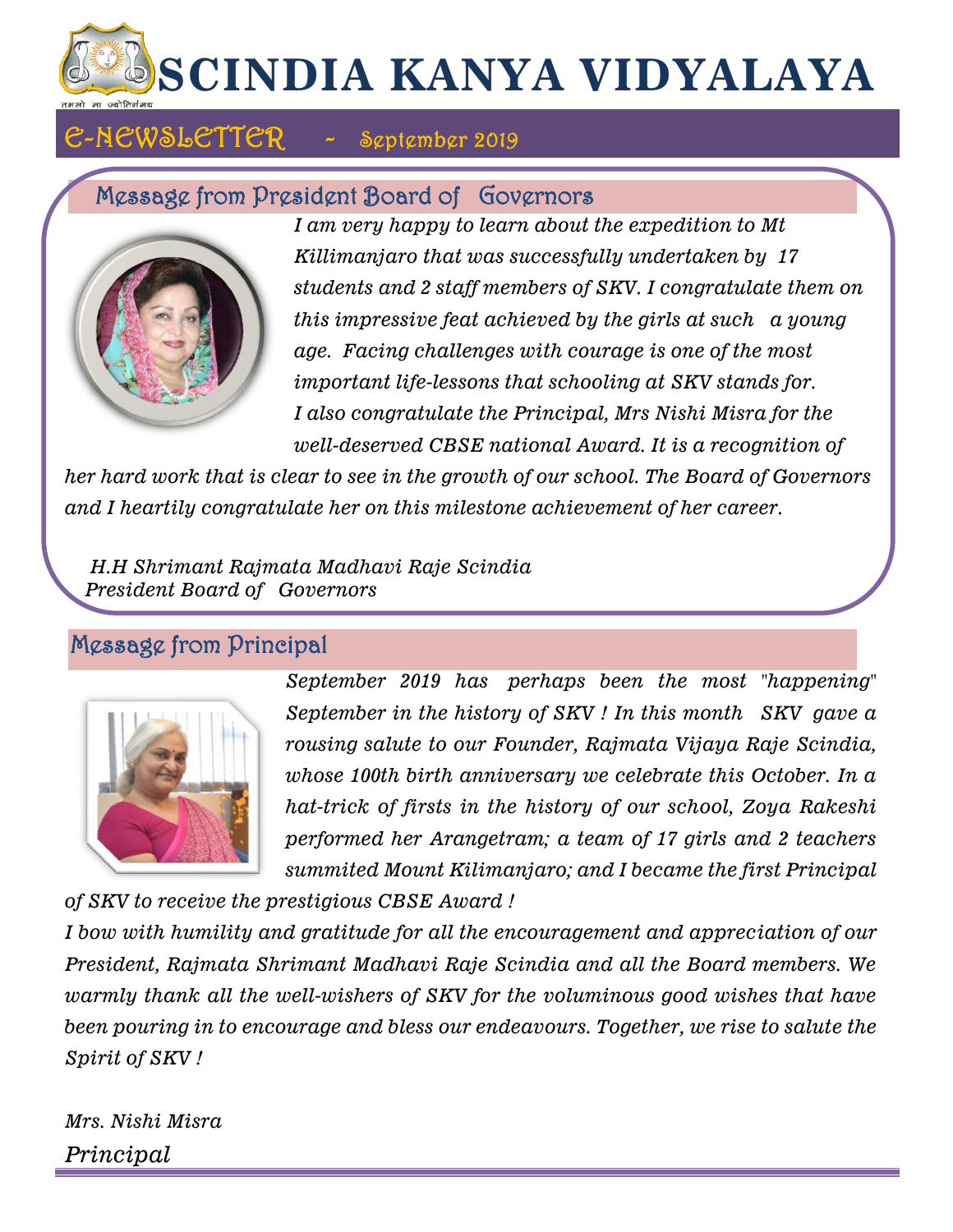# CBSE Teachers Award



Scindia Kanya Vidyalaya Gwalior is proud to announce that our principal, Mrs Nishi Misra, received the prestigious "Cbse Teachers Award" in the category of principals, on 12th september, 2019. The award was presented by Union Minister for Human Resource Development, Shri Ramesh Pokhriyal and Minister of State, Shri Sanjay Dhotre. The Chairperson CBSE, Smt Anita Karwal and Secretary CBSE, Shri

Anurag Tripathi were present at the ceremony hosted by Central Board of Secondary Education at Pravasi Bhartiya Kendra, Rizal Marg Chanakyapuri. New Delhi. The rigorous 3-stage process of selection is a new initiative by the board for greater transparency and high standards of selection. Out of 15 lac teachers of 22000 CBSE schools, a maximum of 60 selections could be made, but only 29 teachers and 5 principals made the cut. Mrs Nishi Misra is the only recipient of the award in Madhya Pradesh and the first principal at SKV to receive the prestigious award. Speaking to the school, Mrs Misra said, " so far it was the students who won awards. Now even the principal has got one for the school! " she specially added that she is humbled by the honour and dedicated the award to her students, past and present. She hoped that it will inspire more teachers at SKV to aspire for this achievement.

#### Zoya's Arangetram



Tireless practices, sincere dedication and efforts finally culminated in Zoya Rakeshi's Arangetram performance on 7th September 2019 at SKV. Zoya, a student of Grade X, had been learning Bharatanatyam for 3.5 years from her dance teacher Mrs. Kavita Pillai at SKV. In her Arangetram debut on-stage performance

as a Bharatnatyam

dancer, Zoya performed Pushpanjali, Alaripu, Jatiswaram, Shabdam, Varnam, Kirthnam, Varnam, Nrithyati, Thilana and Mangalam, in different Raagam and Taalam. The musicians - Smt. Vidya Srinivasan- Vocalist, Shri. Dinesh Kumar-Mridangam, Shri. Vibhash Ranade-Violin, Shri. Alap-Flute, Gurushri Jignesh Surani and Guru Kavita



Pillai -accompanied and supported her during the program. The chief guest for the event was Padmashri awardee Smt. Geeta Chandran, an exponent of Bharatnatyam dance, a choreographer, and the Director of Natya Vriksha, Delhi. She has showered her blessings on every student of classical dance from SKV. We all commend and congratulate Zoya and her entire team for giving such a graceful and brilliant performance.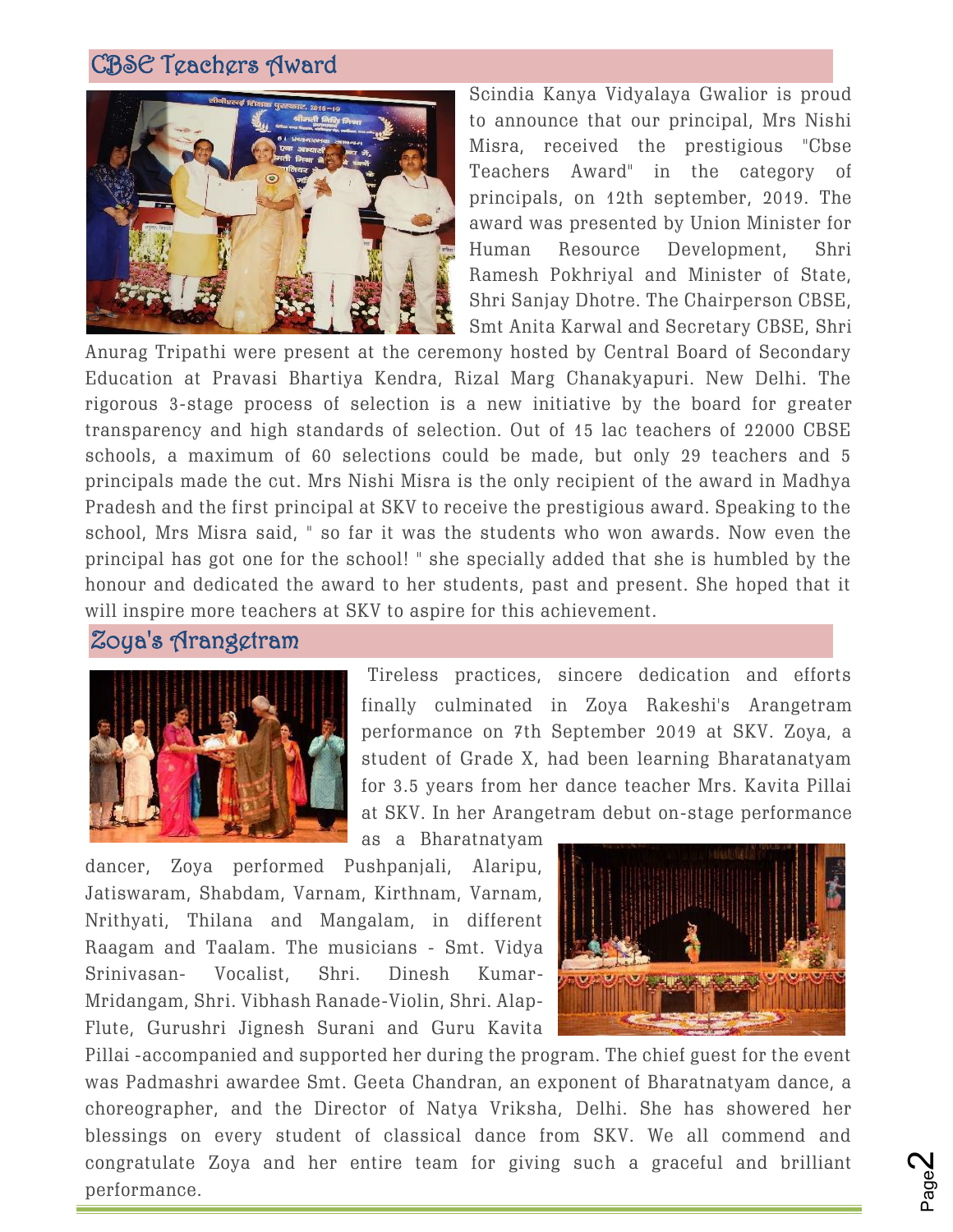## Kilimanjaro Expedition



17 students and 2 staff brought glory to Scindia Kanya Vidyalaya by successfully summiting Mount Kilimanjaro, Tanzania in East Africa. The all-girls expedition of 15 to 17 year old students was organised by Scindia Kanya Vidyalaya Gwalior as a part of their adventure sports to commemorate the Birth Centenary Year of their Founder, Rajmata Vijaya Raje Scindia. Students qualified all the test conducted in SKV for the selection of final team as the

school drew an ambitious plan for an expedition to Mount Kilimanjaro and invited voluntary participation for the same. This was followed by a rigorous training session for subsequent three months to prepare and condition the team members mentally as well as physically to enjoy in the difficult terrain during the Mountaineering expedition the session also included the basic Fitness training required for Mountaineering. The team left Gwalior on September 5th for the 12 day trip to South Africa including the seven days trekking expedition. The expedition commenced on September 7 and reached Mti Mkubwa Camp 2780 m height after an arduous forest trek of 7 kilometers. Their expedition continued on the next day and moved through Shira Ridge, Shira Plateau and reached at Shira camp 3900m after trekking for about 14 kilometers. The third day trek was for about 8 km and reached Barranco Camp 3960m for night halt. The team crossed the Alpine desert zone and climbed Barranco (steep wall) and trekking was for almost 6 km on the fourth day with night Camp at Karanga 4035m. On the fifth day there was a short trek on steep areas over rocky slabs through the Alpine deserts and finally climbed to the height of 4650m. The night halt was at Barafu camp. Around midnight they started for the submit to Stella point 5740m and then continued to Uhuru peak 5895m, the highest point of the expedition. They had to trek for almost for 14 hours to cover the distance of 19 km in that difficult hilly Terrain on the 6th day. Thereafter the team descend via Barafu Camp site. The team continued their descent on the 7th day, trekking 10 Kilometers for 4 hours through the forest zone of Mountain to Macka Gate 1680m. They drove to Moshi from there and finally few back to India after some scheduled sightseeing on the next day. The expedition members were: Student Members Priya Gupta class 11 Khushi Agarwal Class 11 Isha Khan Class 9 Inayat Sood Class 9 Somya Singh Class 11 Jahnvi Khemka Class 12 Trisha Agarwal Class 11 Shreya Singh Class 11 Priyanka Tomar Class 11 Ahana Trivedi class 11 Aniben Rai Class 9 Seyra Meyto Class 9 Akansha Singh Class 9 Saivira Gupta Class 9 Kritika Choudhury Class 9 P. Arpita Class 9 Riya Kalani Class 12 Staff Members Ms. Suman Yadav Mr. Vinay Rathore This is the first all-girls expedition of this size in age group 15-17 years from the region to have successfully completed an expedition to Mt Kilimanjaro .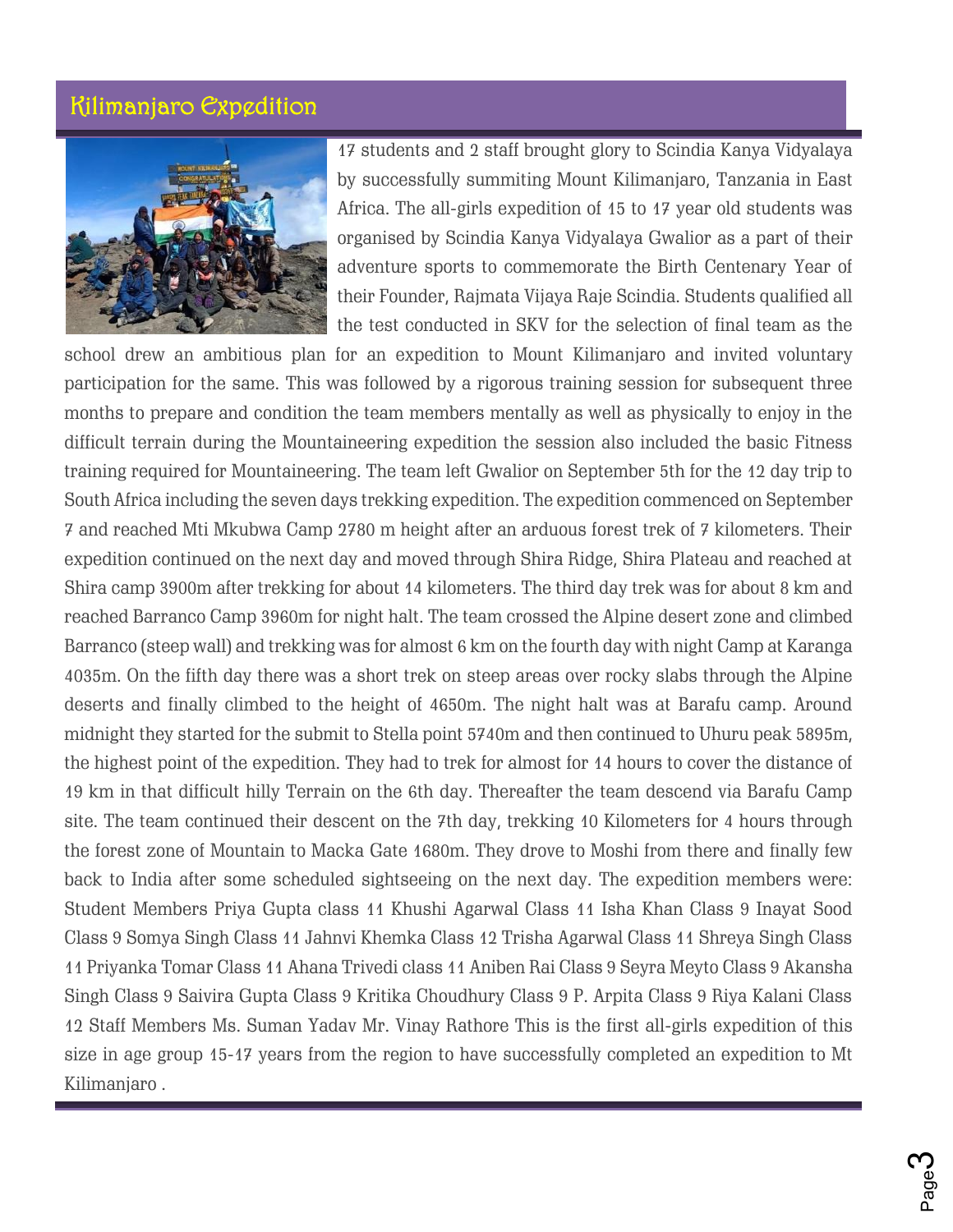# INTER HOUSE COMPETITION

# Inter House Western Instrumental Solo Competition

An Inter-House Western Instrumental Solo event was held on the 16th of September 2019 where the participants has to prepare on their own pieces of music on various instruments, such as keyboards, guitars, drums, etc. with the help of specified musical notations. Namami Maheshwari of Usha House secured the first position for a composition on the drums.

# [Inter House Line Work](http://www.skvgwalior.org/news-coverage2019.php#collapse-3)



On 9th of September 2019, the Art Department of the school organised an Inter House Line Work in which two girls

from each house participated. Merely using a black pen, the participants had to depict various water creatures through various patterns and lines.

## [Inter-House Western Instrumental](http://www.skvgwalior.org/news-coverage2019.php#collapse-3)  [Solo](http://www.skvgwalior.org/news-coverage2019.php#collapse-3)

An Inter-House Western Instrumental Solo event was held on the 16th of September 2019 where the participants has to prepare on their own pieces of music on various instruments, such as keyboards, guitars, drums, etc. with the help of specified musical notations. Namami Maheshwari of Usha House secured the first position for a composition on the drums.

# Inter house Indian instrumental music competition



The inter-house Indian instrumental music competition took place on 9th September 2019. Raag Miya Malhar, Raag Kafi and Raag Misra Bihaag were

performed beautifully with the synchronized sound of tviolins, sitars, tablas and congos creating beautiful melodies. Yashodhara House stood 1st closely followed by Vasundhara House and Usha House in the 2nd and 3rd. positions.

# [Inter house Comic Strip](http://www.skvgwalior.org/news-coverage2019.php#collapse-3)  [Competition](http://www.skvgwalior.org/news-coverage2019.php#collapse-3)

On 9th September, eight students participated in an Inter house comic strip competition. There were two participants from each house who were required to work in pairs. The contestants had to use their imaginative skills in conceiving and draw comic strips. The judging criteria were storyline, creativity, alignment, neatness, and scenario. Yashodhara House got the first position, while the second and third positions were bagged by Vasundhara House and Usha House respectively.

# [Inter-House Computer Quiz](http://www.skvgwalior.org/news-coverage2019.php#collapse-3)

The Inter-House Computer Quiz was held on 9th September 2019 in which 10 girls participated from each house. It was a written quiz where the participants were tested on their basic knowledge about the world of technology. New categories of questions like crypto pictures, guess the logos and fill in the gaps made this quiz more tough but interesting. The standards were high and the results were quite promising.



 *The SKV community came together on 2nd September to celebrate Ganesh Chaturthi. The Indian choir led the assembled in songs of praise and worship. An idol of Lord Ganesha was beautifully decorated with flowers, sweets and the auspicious "diya" .*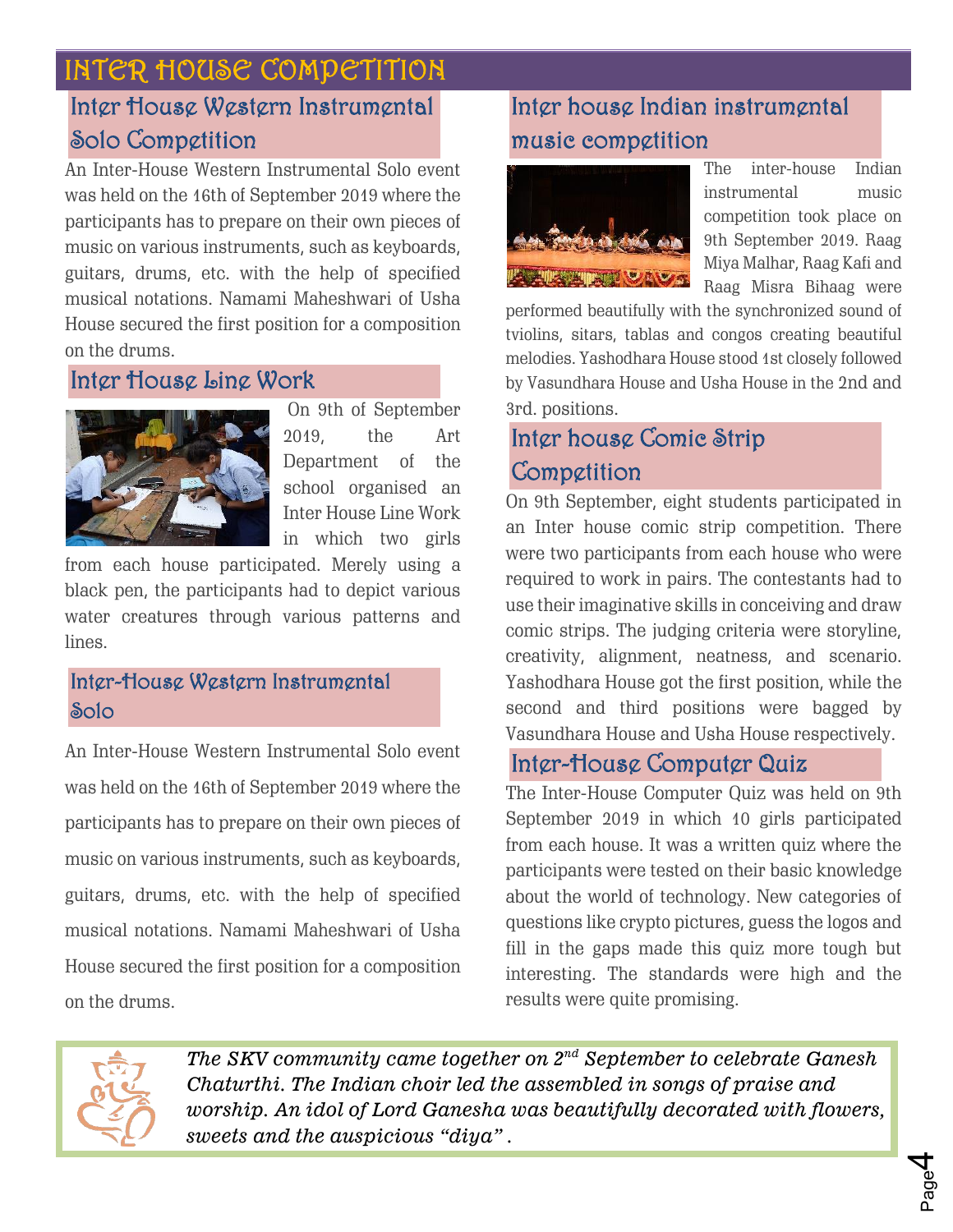## Film Making Workshop

On 1st September, 2019, 28 students participated in a film making workshop organized by filmmaker Ms. Rima Chibb. The



workshop was divided into four stages. In the first stage, students enhanced their aesthetic senses by honing their creative expression. The second stage involved understanding film genres, practicing creative writing, visual storytelling and developing script and storyboards. They also learn about selecting character and location and conducting shooting. The third stage was the understanding of editing techniques, learning how to use editing software, applying background music, creating graphics, titles and posters. The workshop which stretched over many days, provided the participants with a hands-on introduction to the exciting world of film making

#### Regional Round Square Conference

On 7th of September,2019, five students attended the

regional Round Square conference held at the Sanskar Valley School, Bhopal. The theme of the conference was "nothing changes if nothing changes". The



conference commenced with the opening ceremony along with a cultural performance by the host school. The first keynote speaker of the conference was Mr. Jeronimo Almeida, who urged each one of us to believe in ourselves and to look deep into our inner potentials. We were divided into twelve groups, which led to discussions and sharing. The second keynote speaker was Mr. Satyajeet Bhatkal ,C.E.O of the Paani foundation who shared with the delegates the problems faced by people when implementing and adapting to change which was followed by another group session.

In an effort to be in-sync with nature, the 'explore Van Vihar' initiative of the school were appreciated by all participants. The following day we visited the tribal museum, and interacted with the locals. And yes! The lip smacking dinner which was based on the theme Jashn-e-Bharat pleased our palates entirely!

## IPSC Drama fest

On 12th September 2019, nine students escorted by Ms. Vaishali Shrivastava and Mr.



Peter Strange travelled by train to Kathgodam and then up the winding road to Nainital for

the IPSC Drama fest hosted by Birla Vidya Mandir. The students demonstrated their dramatic skills in three events viz. an English play, a Hindi play and an extempore non-verbal enactment, where the topic was given an hour before the event. A total of 11 schools participated in the festival which was noncompetitive in nature. However, special citations and trophies were in the offing and the standards were exceptionally high. The English play, scripted by Mr. Strange, centred on Shakespeare and his characters coming to life from the pages of his works, while the Hindi drama was an adaptation of a mythological poem on the Ramayana. The non-verbal act required the performers to represent through mime and body language the concepts of gender stereo-typing, race, nationalism and identity. SKV received the Best Ideation Award for both English and Hindi drama.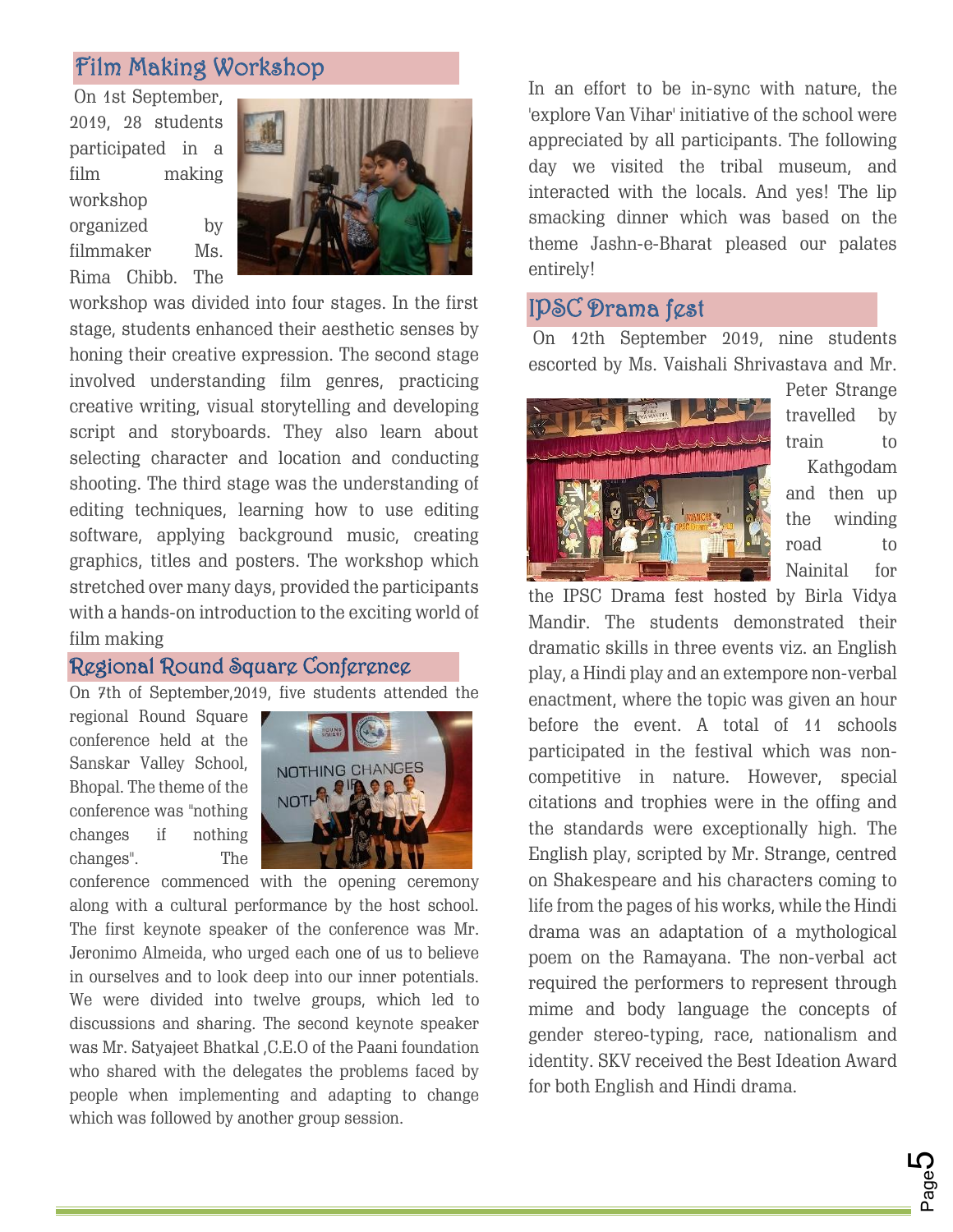## [Physics workshop entitled 'SCIENCE](http://www.skvgwalior.org/news-coverage2019.php#collapse-3)  [IN MY LIFE'](http://www.skvgwalior.org/news-coverage2019.php#collapse-3)

#### A Physics workshop entitled 'SCIENCE IN MY



LIFE' was conducted at SKV on 14th September 2019 for science students of classes XI and XII. The

resource person was Mr. D.P. Sharma. Mr. Sharma is associated with IAPT (Indian association of Physics Teachers). Anveshika is an initiative to create centres in schools and colleges across India, where teachers and students can learn experiment-based Physics and try out their own ideas. There were two sessions. In first session a NAEST (National Anveshika Experimental Test) was conducted. The Second session was an activity based session. After an initial demonstration the students performed different experiments. This experimental workshop enabled the student's to mentally go beyond bookish learning and delve into the real world and relate to their daily lives all that they learn or observe in their experiments.

#### [CBSE workshop on training for mainstream](http://www.skvgwalior.org/news-coverage2019.php#collapse-3)  [teachers and professionals](http://www.skvgwalior.org/news-coverage2019.php#collapse-3)



A CBSE workshop on training for mainstream teachers and professionals was organized on the 16th of

September at Roshni , Ramkrishna Ashram, Thatipur Gwalior. Two teachers, Mrs.Meenakshi Dixit and Mrs.Preeti Khichi participated from SKV. The resource person was Mrs.Alaukika Raje Khachnar.

# [Single Use Plastic](http://www.skvgwalior.org/news-coverage2019.php#collapse-3)



On 20th of September 2019, SKV organised a short talk for the students of Classes 6 to 8 on the topic 'Single Use Plastic'. In the talk, the students were informed about the harm caused to the environment by plastics and the alternatives that are available. A short

documentary was also shown which emphasised on the harmful use of plastic in our day to day activities. The main aim was to make the children aware about the Government's plan to make India plastic free as soon as possible.



The CBSE organized a master training programme on Happy Classroom for teachers on 21st Sep 2019 at St. Edmund School, Jawahar Nagar, Jaipur. Ms. Medha Gupta and Ms. Kavita Bisht from SKV attend the workshop. The resource persons were Mr. Rishi Pal and Ms. Monica Mehani. Each participant was given handouts of many activities. Participants in a group had to fill out their responses and then discuss it with members of the other groups. There was animated discussions on topics such as selfmanagement and self-analysis, emotional intelligence, behavior, misbehavior and mindfulness. Listening and discussing with fellowteachers from all over India along with very experienced workshop facilitator was a very enriching experience.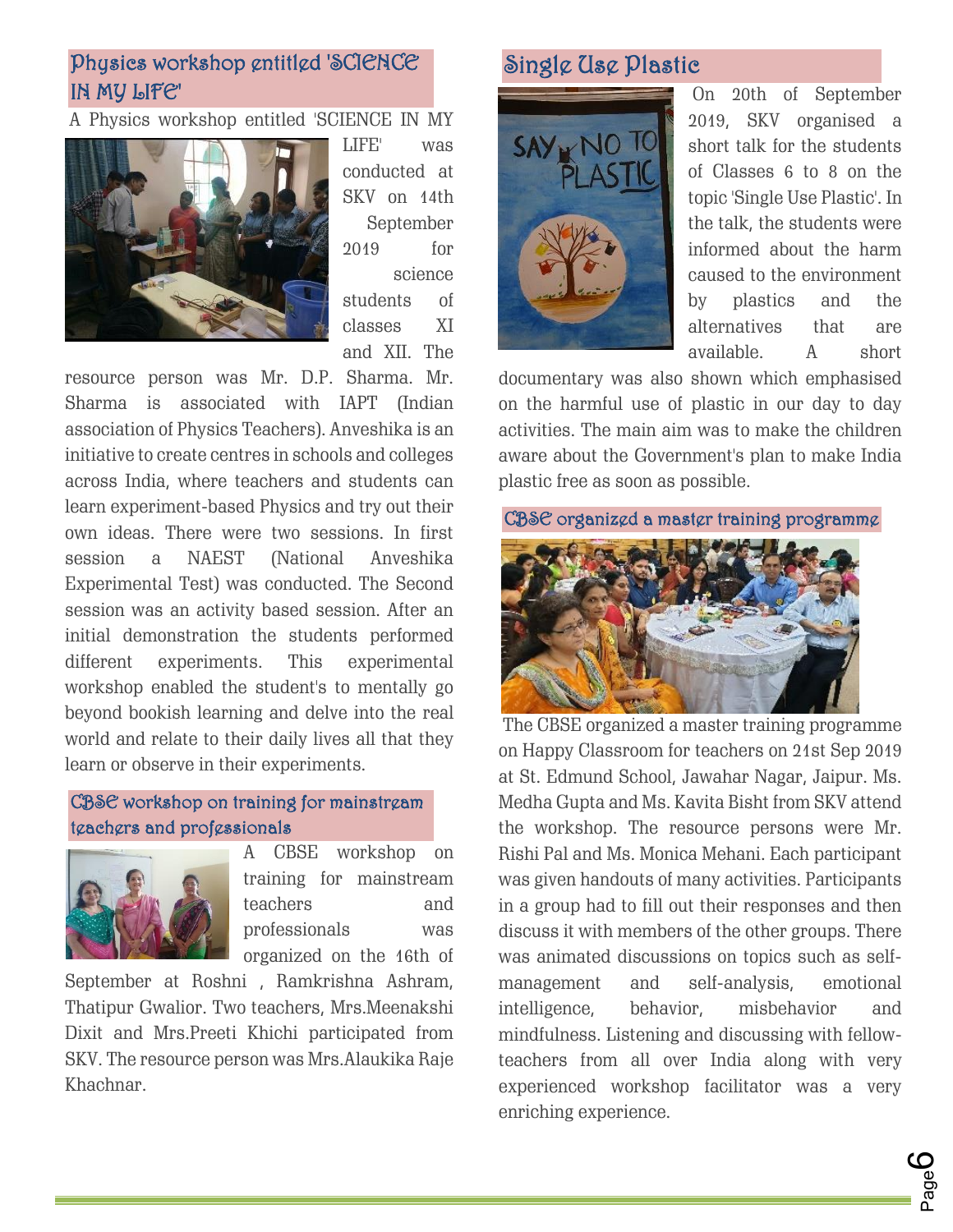## [Mathematics Quiz](http://www.skvgwalior.org/news-coverage2019.php#collapse-3)



Mathematics is not about numbers, equations, computations, or algorithms: It is about

UNDERSTANDING.

Mathematics quiz is an excellent way of analysing how well one understands a subject and correlates theoretical knowledge with its practical application in real life. To promote and encourage a fun way of learning among students, Scindia Kanya Vidyalaya, Gwalior organized a maths quiz on 17th September 2019 for students of grades 9-10. The quiz was conducted in a 1 hour special event where 4 teams with 4 students from each section of grades 9 and 10, participated with much excitement and enthusiasm. The quiz commenced with the explanation of the rules and regulations of the competition to the participants. A total of five rounds were conducted on themes like calculation skills, visuals, aptitude, puzzles and a rapid fire round. Students of grade 10 comprised a vivacious audience for the quiz, adding that element of excitement

## 5th sep 2019 Teacher's day celebration



To educate the children about the scientific achievements of India and honour the great Indian Scientists, the entire student and staff body attended the screening of the movie 'Mission Mangal' on September 5th. Following this, a lovely celebration for Teachers Day was organised by the students of grade XII on behalf of the entire student body. Songs, dances, short skits and quiz games for teachers were humorously presented to remind the teachers of how much SKVians value and respect their tireless efforts, endless wisdom, affection and respect that makes them a crucial part of our loving family.

*The service initiative of SKV reached out to to flood affected women in Kolhapur. We sent them 2100 sanitary napkins manufactured under Sankalp by our students through AFS.*



## IPSC Yoga competition

Twelve girls escorted by their coach Ms. Arpita Sharma, participated in the IPSC Yoga competition hosted by Mody School, Laxmangarh on September 8th. They participated in the Under-14 and Under-17 categories and performed athletic, artistic and rhythmic styles of yoga. The event proved to be a wonderful learning experience for SKV students with Aashi Singh and Kalpana receiving bronze medals in rhythmic and artistic styles respectively.

#### Inter House Athletics Competitions